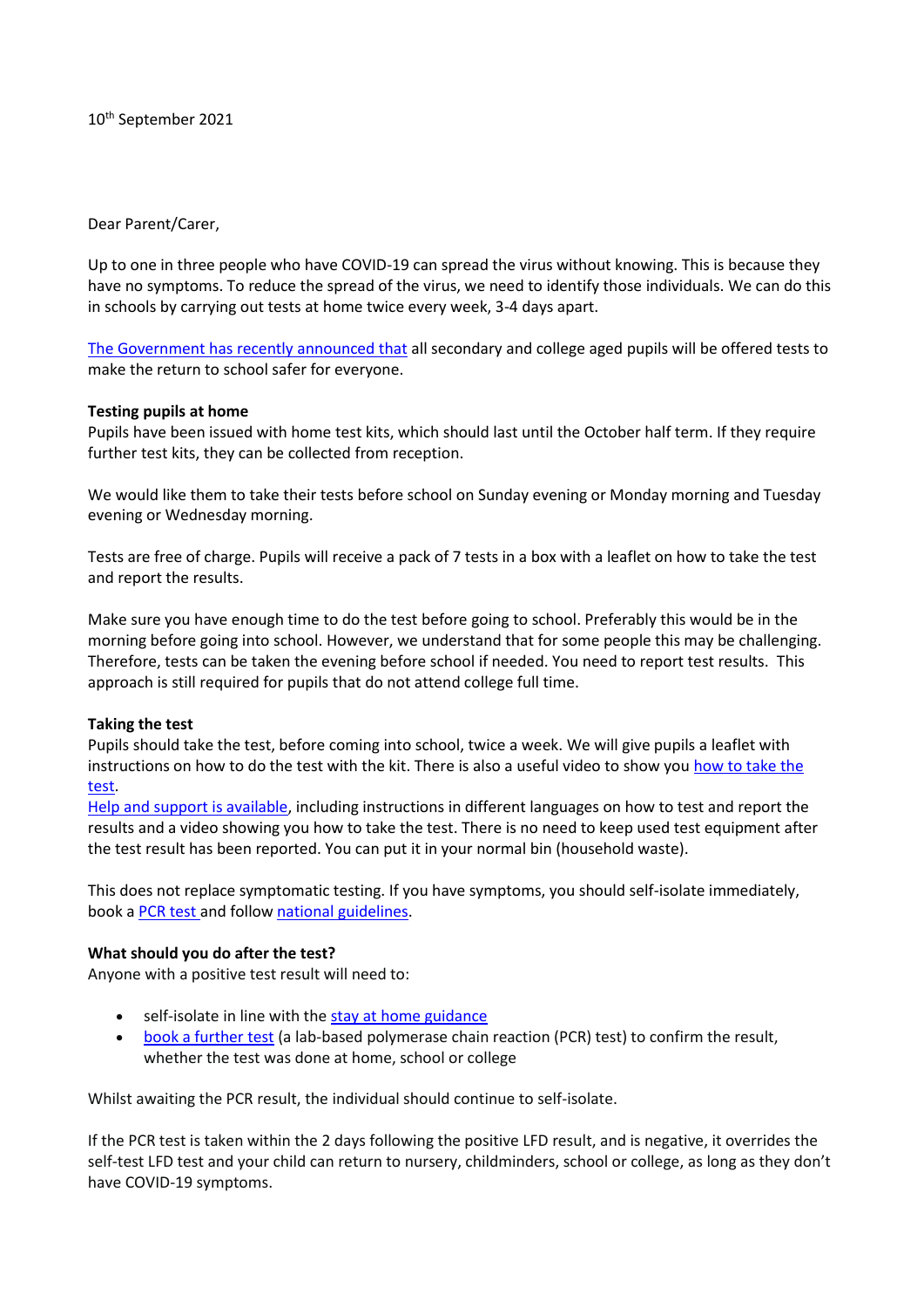If you are fully vaccinated or aged under 18 years and 6 months, you will not be required to self-isolate if you live in the same household as someone with COVID-19. Please refer to [Stay at home: guidance for](https://www.gov.uk/government/publications/covid-19-stay-at-home-guidance/stay-at-home-guidance-for-households-with-possible-coronavirus-covid-19-infection#exempt)  [households with possible or confirmed coronavirus \(COVID-19\) infection](https://www.gov.uk/government/publications/covid-19-stay-at-home-guidance/stay-at-home-guidance-for-households-with-possible-coronavirus-covid-19-infection#exempt) for more information.

If the result of the test is **unclear (void)** you should do another test.

A negative result does not guarantee that you are not carrying the virus. So, you should continue to follow social distancing, and other measures to reduce transmission such as regularly washing your hands and observing social distancing.

If you or anyone in your household gets symptoms of the virus you should follow [national guidelines](https://www.nhs.uk/conditions/coronavirus-covid-19/symptoms/) on self-isolation and testing.

## **You need to report each test result**

The result of each test needs to be reported using the NHS Test & Trace self-report website: [https://www.gov.uk/report-covid19-result.](https://www.gov.uk/report-covid19-result)

#### **Why take part**

Taking part in testing is voluntary and all pupils will be able to attend school whether they take part in testing or not.

I am strongly encouraging all pupils to take part. Testing at home will your child and other pupils to attend school as safely as possible.

Please contact Mr Hill, our COVID Coordinator, if you have any questions or concerns about home testing.

Thank you for your support.

Yours faithfully,

Mrs J Gray **Headteacher**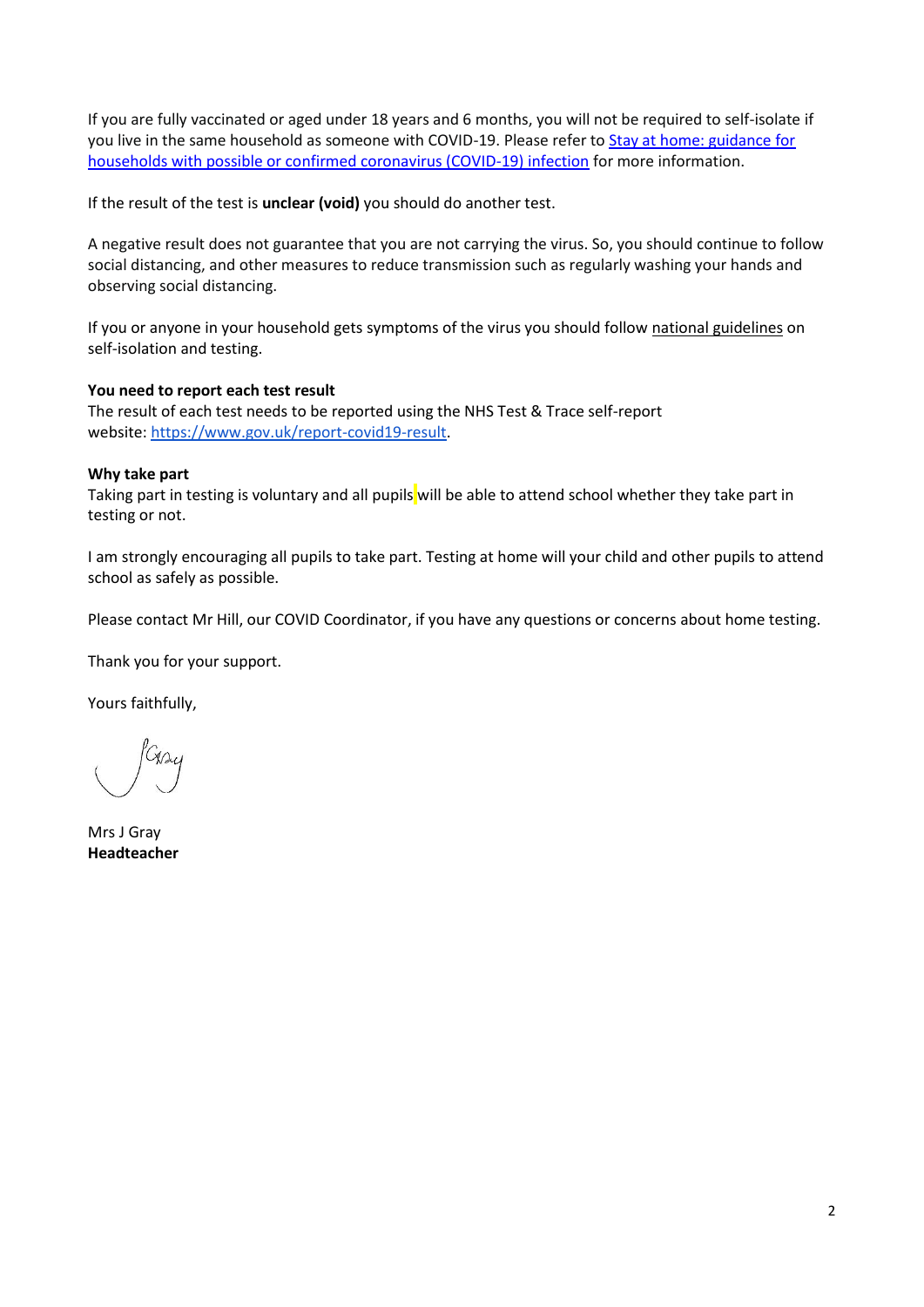# **Some frequently asked questions**

### **Do I need to give consent?**

Pupils and parents do not give written consent to take part in the home testing programme. Please read the information below on how personal information and test results are shared and the privacy notice at [https://www.gov.uk/government/publications/nhs-test-and-trace-privacy-information.](https://www.gov.uk/government/publications/nhs-test-and-trace-privacy-information)

Once you open the kit you should take and report the results of the tests to [NHS Test & Trace,](https://www.gov.uk/report-covid19-result) regardless of the result (positive, negative, or void).

#### **Can my child take the test themselves?**

Pupils aged 12-17 should do the test themselves with adult supervision. The adult may help the pupil to take the test if they need support.

Pupils aged 11 must be tested by an adult and the adult must report the result.

#### **Reporting problems or issues with testing**

If there is an issue with the test kit, for example something is missing, please report it by calling **119** and please also tell the school.

If an accident or injury happens whilst using the test kit, please seek medical care by calling 111 (or 999 if it is an emergency). Please also report what happened using this website: <https://coronavirus-yellowcard.mhra.gov.uk/>

#### **What type of tests will be used?**

We will be sending home Lateral Flow Device (LFD) tests. They are a fast and simple way to test people who do not have symptoms of COVID-19, but who may still be spreading the virus.

The tests are easy to use and give results in 30 minutes. Further information: <https://www.gov.uk/guidance/understanding-lateral-flow-antigen-testing-for-people-without-symptoms>

## **Are LFD tests accurate?**

Lateral Flow Devices identify people who are likely to be infectious. These individuals tend to spread the virus to many people and so identifying them through this test is important. 

These tests have been widely and successfully used to detect COVID-19 in asymptomatic individuals and are approved by the Medicines and Healthcare products Regulatory Agency (MHRA). The speed and convenience of the tests supports the detection of the virus in asymptomatic individuals, who would not otherwise have got tested.

The tests are highly specific, with low chance of false positives. They are also very sensitive and are able to identify the majority of the most infectious yet asymptomatic individuals. Extensive evaluation has been carried out on the tests and it shows that they are both accurate and sensitive enough to be used in the community for screening and surveillance purposes. 

It is important to remember that these tests are only an aid to help stop the spread of the virus and you should continue to follow other guidance such as on wearing face coverings and social distancing. 

## **How are LFD tests different to PCR tests?**

There are 2 main types of test to check if you have coronavirus:

- polymerase chain reaction (PCR) tests check for the genetic material (RNA) of the virus in the sample you send the sample for processing at a lab
- lateral flow device (LFD) tests detect proteins called 'antigens' produced by the virus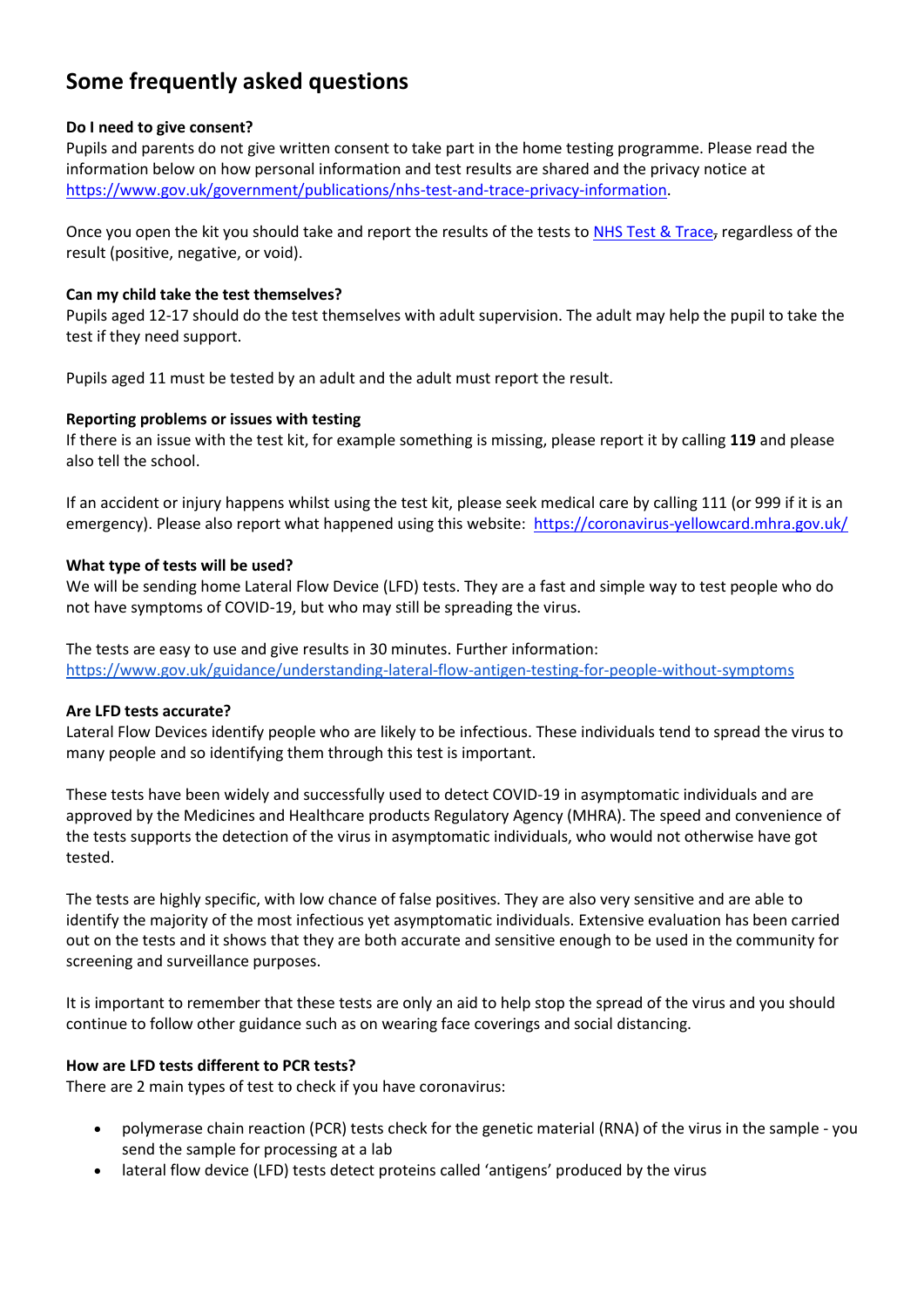LFD tests give rapid results, in 30 minutes after taking the test.

### **What does it mean if my child has a positive result?**

Anyone with a positive test result will need to:

- self-isolate in line with the [stay at home guidance](https://www.gov.uk/government/publications/covid-19-stay-at-home-guidance/stay-at-home-guidance-for-households-with-possible-coronavirus-covid-19-infection#exempt)
- [book a further test](https://www.gov.uk/get-coronavirus-test) (a lab-based polymerase chain reaction (PCR) test) to confirm the result, whether the test was done at home, school or college

Whilst awaiting the PCR result, the individual should continue to self-isolate.

If the PCR test is taken within the 2 days following the positive LFD result, and is negative, it overrides the self-test LFD test and your child can return to nursery, childminders, school or college, as long as they don't have COVID-19 symptoms.

If you are fully vaccinated or aged under 18 years and 6 months, you will not be required to self-isolate if you live in the same household as someone with COVID-19. Please refer to [Stay at home: guidance for households with](https://www.gov.uk/government/publications/covid-19-stay-at-home-guidance/stay-at-home-guidance-for-households-with-possible-coronavirus-covid-19-infection#exempt)  [possible or confirmed coronavirus \(COVID-19\) infection](https://www.gov.uk/government/publications/covid-19-stay-at-home-guidance/stay-at-home-guidance-for-households-with-possible-coronavirus-covid-19-infection#exempt) for more information.

#### **What does it mean if my child has a negative result?**

A negative result does not guarantee that your child is not carrying the virus. So, you should continue to follow measures to reduce transmission such as regularly washing your hands.

#### **What if my child has a void result?**

If the result of the test is unclear (void), they should take another one. If the next test is also void, your child should take a PCR test. You ca[n book a test here.](https://www.gov.uk/get-coronavirus-test)

## **All test results need to be reported to [NHS Test & Trace.](https://www.gov.uk/report-covid19-result)**

#### **Do I need to send the test to a lab?**

No. The LFDs supplied do not need to be sent to a laboratory to get a result and can give a quick result in around 30 minutes. Guidance on self-testing is contained in the 'Instructions for Use' leaflet, which comes with the test kit. There is also a useful video to show you how to take the tes[t here.](https://www.youtube.com/watch?v=S9XR8RZxKNo&list=PLvaBZskxS7tzQYlVg7lwH5uxAD9UrSzGJ&index=1)

#### **How do you report the result?**

You can report the result of the test (whether it is positive, negative or void) using this [service.](https://www.gov.uk/report-covid19-result) You also need to tell the school the test result. You will receive a text or email from NHS Test & Trace confirming that you have reported your test result.

All test results need to be reported to both [NHS Test & Trace](https://www.gov.uk/report-covid19-result) and school.

## **Can I or someone else in my household use a test kit sent home from school?**

No, however your household members can test themselves twice every week from home. This testing can be accessed through the following channels:

- get a rapid test at work, through workplace testing. Ask your employer for more information
- attend a test site to get tested where you will be able to see how to take the test or pick up tests to do at home (you can find your nearest test site via the postcode checker [www.gov.uk/find-covid-19-lateral-flow](http://www.gov.uk/find-covid-19-lateral-flow-test-site)[test-site](http://www.gov.uk/find-covid-19-lateral-flow-test-site) or check your local council website)
- collect tests to do at home. Find your nearest collection site [COVID Test Finder \(test-and-trace.nhs.uk\)](https://find-covid-19-rapid-test-sites.maps.test-and-trace.nhs.uk/)

If these options are not possible, there will be a supply of rapid tests for order online for people who need them the most. More information can be found on [www.gov.uk/order-coronavirus-rapid-lateral-flow-tests](http://www.gov.uk/order-coronavirus-rapid-lateral-flow-tests)